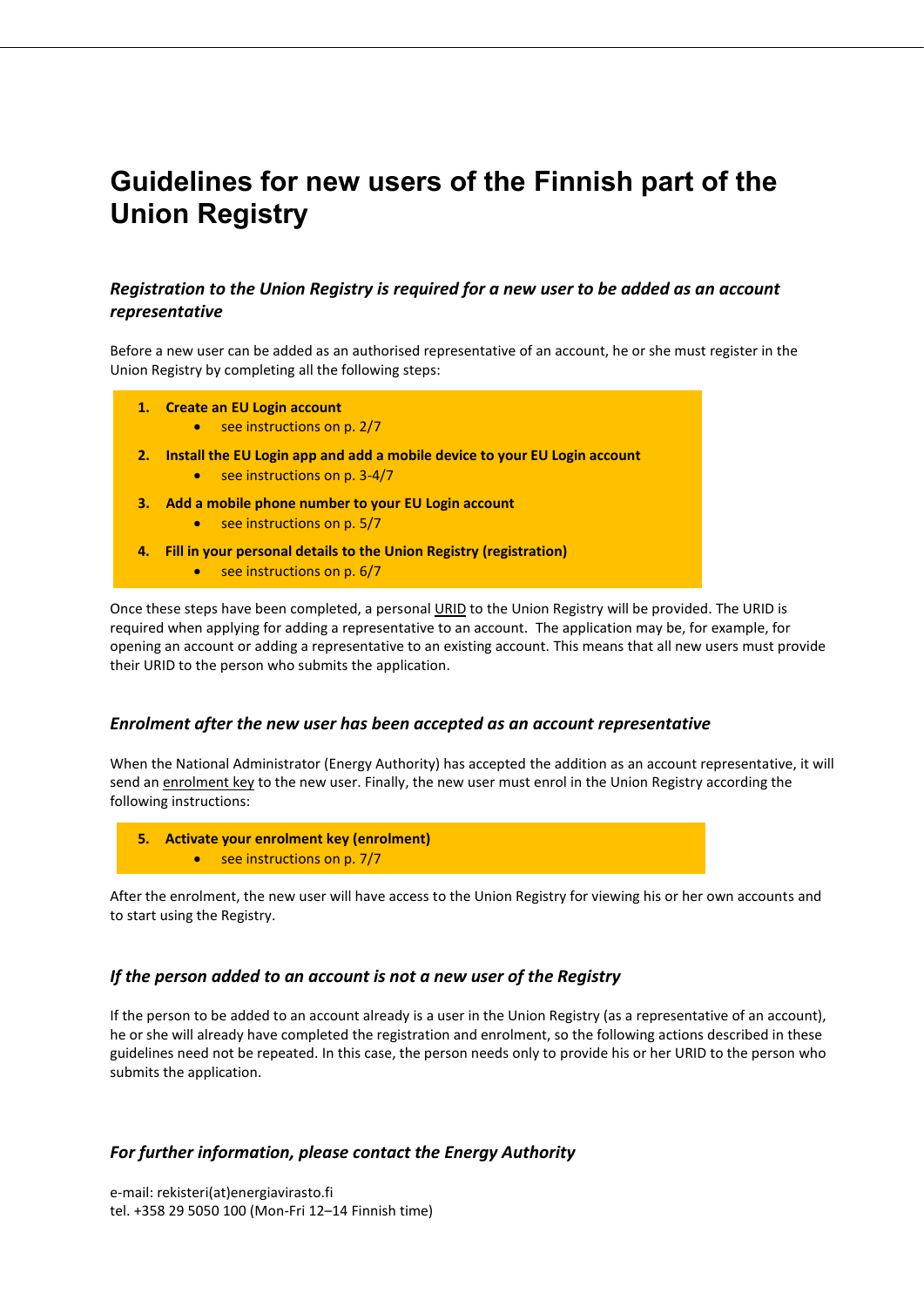## **1. Create an EU Login account**

**Introduction** As all the other European Commission applications, the Registry application requires the use of an authenticated user account.

> This procedure allows you to get a user account from European Commission's authentication service EU Login.

**NB.** If you already have an existing EU Login account, there is no need to create a new one. In that case, you may skip this step.

To create a user account, execute the following steps:

**Step by step Step Step Step Action Interface** 1 Go to the Union Registry homepage https://unionregistry.ec.europa.eu/euregistry/FI/index.xhtml You can choose the language of the user interface from the dropdown menu on the top right-hand corner. 2 Click on the **First time user** link. Login of First time user The "Enrolment" page opens. 3 Click **Create an EU Login account** to enter the EU Create an EU Login account Login page. You can choose the language of the user interface from the dropdown menu on the top right-hand corner. 4 | The "EU Login Registration form" page opens. Fill in the request form and click the **Create an**  Create an account **account** button at the bottom of the page to send your request. 5 The Authentication service sends you an e-mail indicating your username and providing a link to  $\blacksquare$  F-mail create a password. Click the provided link and create your password. 6 Fill in the EU Login form and click **Submit**.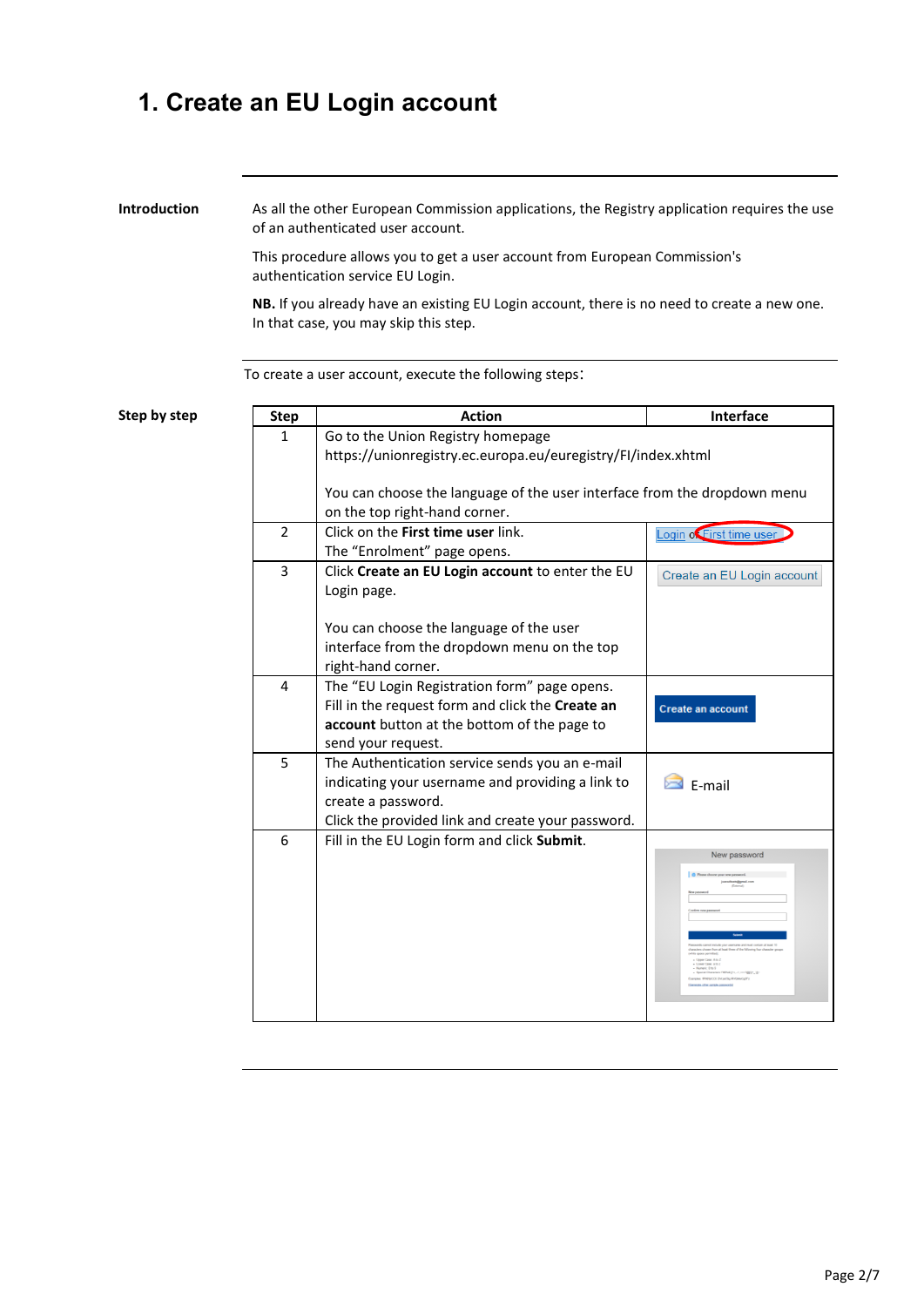## **2. Install the EU Login app and add a mobile device to your EU Login account**

**Introduction** The Union Registry requires the use of the EU Login Mobile app to authenticate and sign processes.

> **NB.** If you already have an existing EU Login account and you have already added a mobile device to it, you may skip this step.

**Download EU Login Mobile app** Download the app to your mobile device (smartphone or tablet) from the URLs below or searching it by name from the application store of your mobile device:

| <b>Operating</b><br>System | URL                                                                 | Link                                 |
|----------------------------|---------------------------------------------------------------------|--------------------------------------|
| Android                    | https://play.google.com/store/apps/details?id=eu.<br>europa.ec.ecas | <b>ANDROID APP ON</b><br>Google play |
| Apple                      | https://itunes.apple.com/be/app/ecas-<br>mobile/id1056119441?mt=8   | Download on the<br><b>App Store</b>  |

**NB.** When the app asks, allow it to send notifications to you and to use the camera of your mobile device. Otherwise, the app doesn't work properly.

The language of the application is determined by the language of your mobile device.

You can find more details about the compatibility of the application in the URLs above.

**Register a mobile device to your EU Login account**

Execute the following steps to register a mobile device in your EU Login account:

| <b>Step</b>   | <b>Action</b>                                                                                                                                                                                                                                                                                    | <b>Interface</b>                                                                                                                      |
|---------------|--------------------------------------------------------------------------------------------------------------------------------------------------------------------------------------------------------------------------------------------------------------------------------------------------|---------------------------------------------------------------------------------------------------------------------------------------|
| 1             | Log into EU Login with a computer. Choose<br>"Password" as a verification method from the<br>dropdown menu.<br>https://webgate.ec.europa.eu/cas                                                                                                                                                  | Password<br>Lost your password?<br>Choose your verification method<br>Password<br>Authenticate to EU Login with only<br>vour password |
| $\mathcal{P}$ | Hover your mouse over the gear icon next to your<br>name and click My Account.                                                                                                                                                                                                                   | Moody JANE<br>@gmail.com<br>(External)<br>Change password<br>My Account<br><b>Logout</b>                                              |
| 3             | Click Manage my mobile devices.                                                                                                                                                                                                                                                                  | Manage my mobile<br>devices                                                                                                           |
| 4             | Click Add a mobile device.                                                                                                                                                                                                                                                                       | Add a mobile device                                                                                                                   |
| 5             | If you already have another second factor authentication method registered in<br>EU Login (e.g., "Mobile Phone + SMS") and you haven't already authenticated<br>by using it, you will need to authenticate with it before continuing.<br>Adding a mobile device requires stronger authentication |                                                                                                                                       |

*Continued on next page*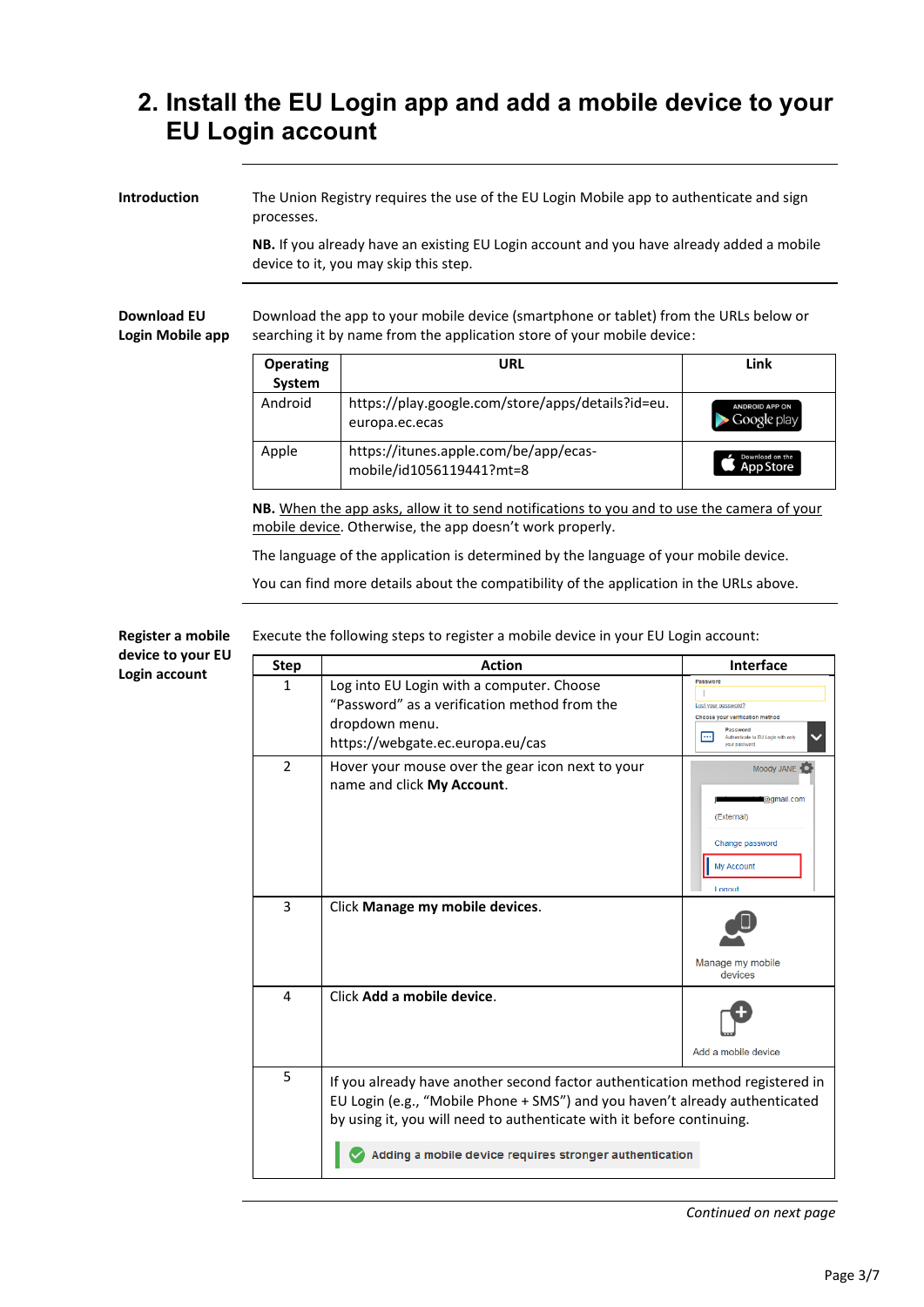## **Install the EU Login app and add a mobile device to your EU Login account,** Continued

**Register a mobile**   $\begin{array}{|c|c|c|}\hline \text{Step} & \text{Artion} & \text{Interface} \ \hline \end{array}$ **device to your EU**  6 Enter a device name and a PIN code of your choice. **Your device name Login account,** The PIN code must have four digits, but otherwise you Continued can decide freely what to enter to these fields. Your 4 digit PIN code Enter the PIN code a second time to confirm it. You will be required to ente mobile device to use the Et Confirm your PIN code 7 Click **Submit** to confirm. **Submit** 回涌回 8 EU Login displays a QR code to be scanned in your computer screen. 回避 Open the EU Login Mobile app on your mobile device. **NB.** When the app asks these questions during the process, reply as follows: Can the application send notifications to you?  $\rightarrow$  Allow the app to send notifications, otherwise the app doesn't work properly. Can the app use the camera of your mobile device?  $\rightarrow$  Allow the app to use the camera, otherwise the app doesn't work properly. Is biometric authentication allowed?  $\rightarrow$  You don't have to allow this, but you can do so if you want. If you allow this, the app can utilize the biometric authentication method used in your mobile device (e.g. fingerprint recognition). 9 , after that **Next**/**Continue** and scan In the mobile app, tap on the QR code displayed by EU Login with the mobile app. Scanning is done by pointing the camera of the mobile device towards the QR code displayed in the computer screen so that it can be seen in the camera window of the app. 10 In the mobile app, enter the PIN code you created and move forward (by tapping on **Next** or similar button). 11 | If requested by your mobile device, confirm the action. For example, on Android devices, a message may appear at the top of the app saying that the initialization is incomplete, and a notification has been sent to your device. Search this notification from the notifications on your mobile device to confirm the action. 12 | Your mobile phone is now added to your EU Login account.

> One mobile device can only be linked to one EU Login account and each user can log into the Union Registry with one mobile device at a time only.

 $1$  For security reasons, this option is disabled if you do not have any security measure (e.g., PIN, unlock pattern, fingerprint or face recognition) configured in your mobile device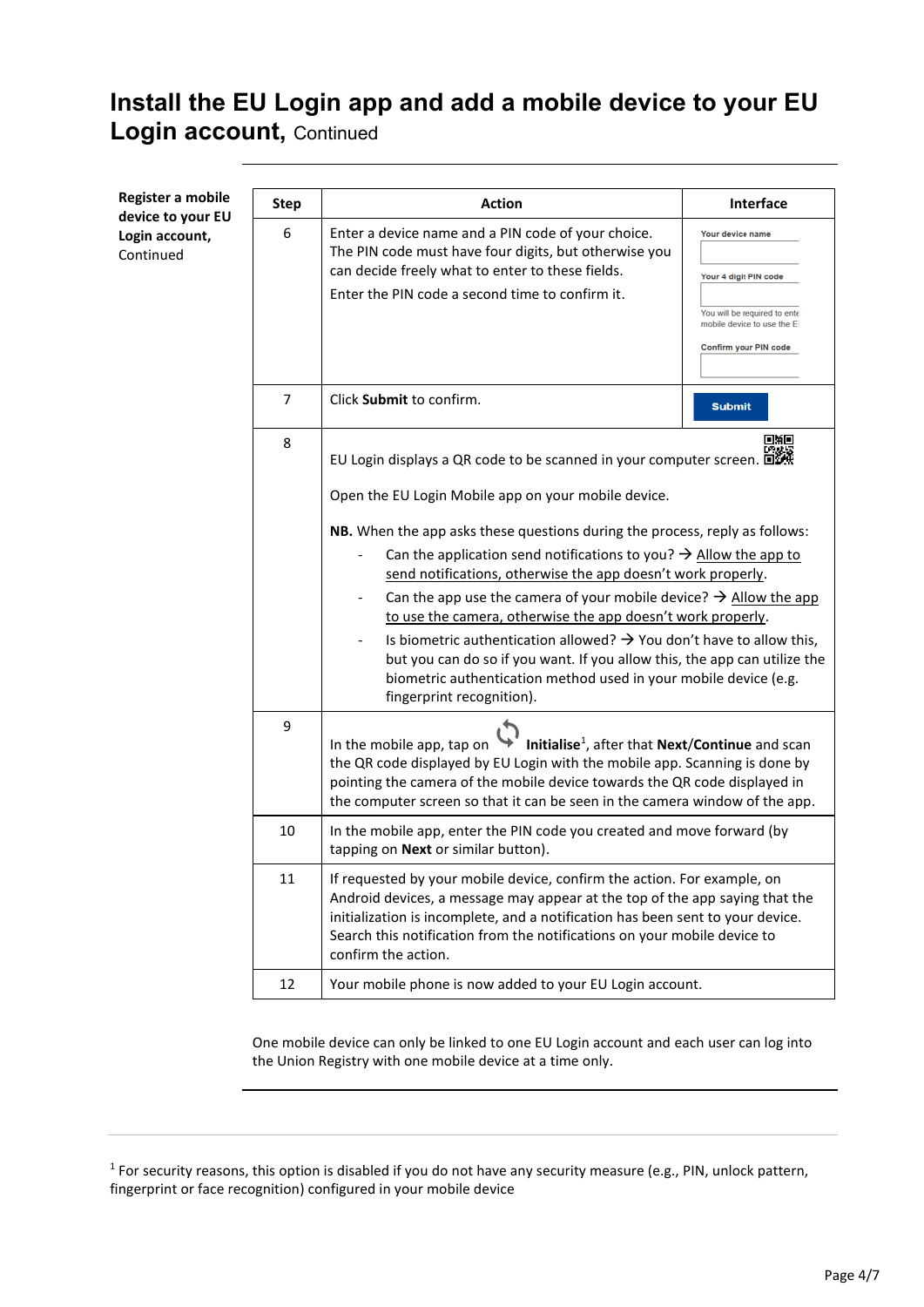## **3. Add a mobile phone number to your EU Login account**

**Introduction** The Union Registry requires the use of the EU Login Mobile app to authenticate and sign processes.

However, you still need to register a mobile phone number as a fallback solution.

**NB.** If you already have an EU Login account and you have added an mobile phone number to it, you may skip this step.

Execute the following steps from the "EU Login" page to register a mobile phone number in your EU Login account:

**Step by step**

| <b>Step</b>    | <b>Action</b>                                                                                                                                                                                                                                                                 | Interface                                                                                                 |
|----------------|-------------------------------------------------------------------------------------------------------------------------------------------------------------------------------------------------------------------------------------------------------------------------------|-----------------------------------------------------------------------------------------------------------|
| 1              | Log into EU Login with a computer<br>https://webgate.ec.europa.eu/cas                                                                                                                                                                                                         | Password<br>$\overline{\phantom{a}}$<br>Lost your password?<br>Choose your verification method            |
|                | If you are already logged in, you don't have to do<br>it again.                                                                                                                                                                                                               | Password<br>l m<br>Authenticate to EU Login with only<br>your password                                    |
| 2              | Hover your mouse over the gear icon next to your<br>name and click My Account.                                                                                                                                                                                                | Moody JANE<br><b>@gmail.com</b><br>(External)<br>Change password<br>My Account<br>Logout                  |
| 3              | Click Manage my mobile phone numbers.                                                                                                                                                                                                                                         | Manage my mobile<br>phone numbers                                                                         |
| 4              | If you already have another second factor authentication method registered in<br>EU Login and you haven't already authenticated by using it, you will need to<br>authenticate with it before continuing.<br>Managing mobile phone numbers requires stronger<br>authentication |                                                                                                           |
| 5              | Click Add a mobile phone number.                                                                                                                                                                                                                                              | Add a mobile phone<br>number                                                                              |
| 6              | Enter your phone number including the country<br>code.                                                                                                                                                                                                                        | Mobile phone number<br>International format including country code, e.g. for<br>Belgium: +32 123 45 67 89 |
| $\overline{7}$ | Click Add to confirm.                                                                                                                                                                                                                                                         | Add                                                                                                       |
| 8              | You will receive an SMS containing a challenge<br>code.<br>Enter the code received on the newly added<br>phone number and click Finalise.                                                                                                                                     | Text message challenge code<br>6TJ2<br>A6RA<br><b>Finalise</b><br>Cancel                                  |

The system informs you that your mobile phone has been added successfully.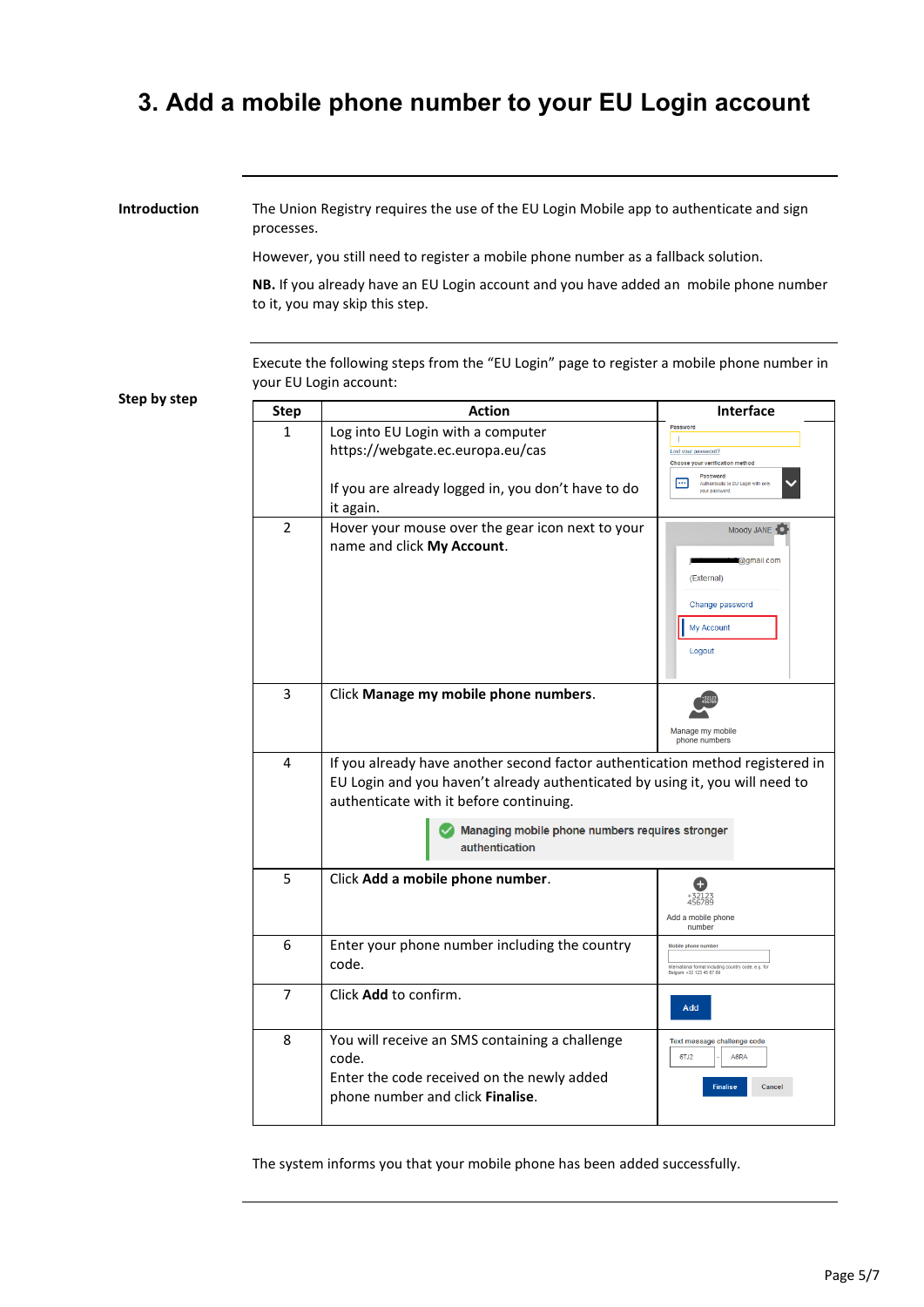## **4. Fill in your personal details to the Union Registry (registration)**

**Introduction** Once you have an EU Login account, you need to request an access to the Registry application.

> Note that you need to register yourself in each registry (Member State) you need to work with. You will be assigned a different URID for each registry you are registered in.

> You may be added as a representative to an account only after you have registered in the Union Registry.

To register yourself in the Union Registry, execute the following steps:

| Step by step | <b>Step</b>    | <b>Action</b>                                                                                                                                                                                                         |                                                                                                                                       | Interface                                                                                                                                     |
|--------------|----------------|-----------------------------------------------------------------------------------------------------------------------------------------------------------------------------------------------------------------------|---------------------------------------------------------------------------------------------------------------------------------------|-----------------------------------------------------------------------------------------------------------------------------------------------|
|              | 1              | Go to the Union Registry homepage                                                                                                                                                                                     |                                                                                                                                       |                                                                                                                                               |
|              |                |                                                                                                                                                                                                                       | https://unionregistry.ec.europa.eu/euregistry/FI/index.xhtml                                                                          |                                                                                                                                               |
|              | $\overline{2}$ | Click Login                                                                                                                                                                                                           |                                                                                                                                       | Login of First time user                                                                                                                      |
|              | 3              | EU Login page opens. Enter your password, choose<br>"EU Login Mobile App QR Code" as a verification<br>method from the dropdown menu and click Login.                                                                 |                                                                                                                                       | Choose your verification method<br>EU Login Mobile App QR<br>ᇛ<br>Code<br>口吹<br>Generate a one-time-password with<br>the EU Login Mobile app. |
|              |                | Open the EU Login Mobile app on your mobile device,<br>tap on Scan QR Code and point the camera of your<br>mobile device towards the QR code in order to scan it.                                                     |                                                                                                                                       |                                                                                                                                               |
|              |                | Enter the code generated by the app to the EU Login<br>page and click Login.                                                                                                                                          |                                                                                                                                       |                                                                                                                                               |
|              | 4              | Click Fill in your personal details from the left menu.                                                                                                                                                               |                                                                                                                                       | <b>Enrolment</b><br>Fill in your personal details                                                                                             |
|              | 5              | Fill in the "Registration" form.                                                                                                                                                                                      |                                                                                                                                       | Registrati<br>* First name                                                                                                                    |
|              | 6              | Click <b>Next</b> to continue.                                                                                                                                                                                        |                                                                                                                                       | * Last nam                                                                                                                                    |
|              | 7              | A summary of your request is displayed on the screen.<br>Review your details.                                                                                                                                         |                                                                                                                                       | National Registration Nur<br>* Date of birth:                                                                                                 |
|              |                | If                                                                                                                                                                                                                    | Then:                                                                                                                                 | Place of birth                                                                                                                                |
|              |                | your details are<br>correct                                                                                                                                                                                           | Click Submit to confirm your<br>registration.                                                                                         | Country of birth<br>Type of identity document<br>For 'Other' type of identity document, indicate                                              |
|              |                | the information is not<br>correct                                                                                                                                                                                     | Click Back and go to step 5.                                                                                                          | * Pente<br>English ~                                                                                                                          |
|              | 8              | The system indicates that you are now registered.<br>The message indicates the URID the system attributed to you (formed<br>FI123456789012). Keep this URID in mind. It will be used to appoint you to an<br>account. |                                                                                                                                       |                                                                                                                                               |
|              |                | Your unique Registry Identifier is                                                                                                                                                                                    | You have now been registered.<br>Please communicate this identifier to your account holder(s)<br>for use in account opening requests. |                                                                                                                                               |
|              |                | by the link Enter your enrolment key.                                                                                                                                                                                 | The link Fill in your personal details disappears from the menu and is replaced                                                       |                                                                                                                                               |